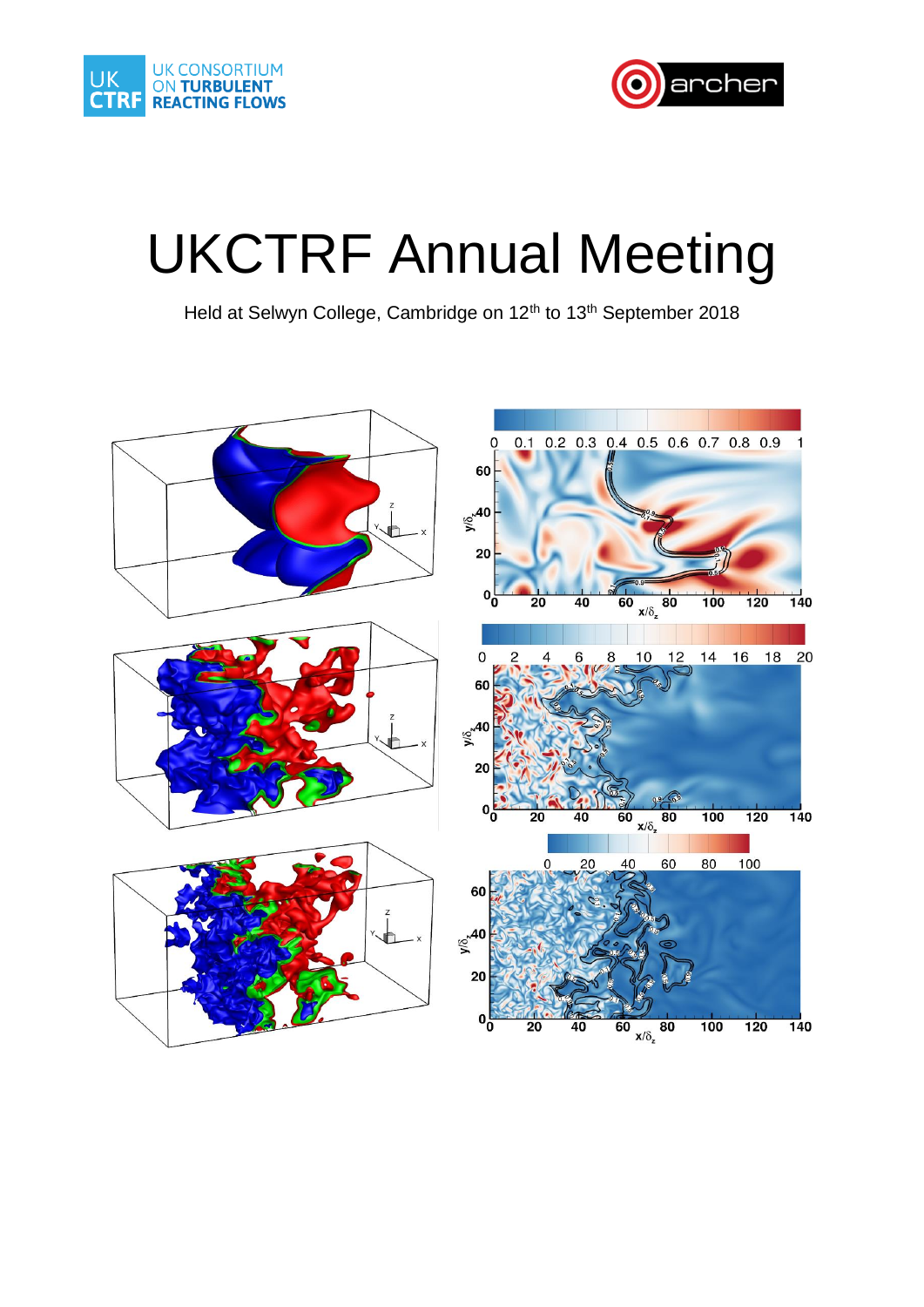

### **By Air**

Stansted Airport is very convenient for Cambridge, being connected by both direct bus and rail links (journey time about 45 mins). Heathrow Airport is further away, but there is a regular direct bus link (journey time two and a half hours). To travel by train from Heathrow to Cambridge there are two options: (1) a long tube journey on the Piccadilly line from Heathrow to King's Cross station, and then by train to Cambridge; (2) the Heathrow Express from Heathrow to Paddington Station, followed by a short tube journey to King's Cross and then the train to Cambridge.

#### **By Rail**

Cambridge rail station is well served by trains from London King's Cross, London Liverpool Street, Stansted Airport, Norwich, Peterborough and Birmingham. East Coast mainline services can be accessed by changing at Peterborough. From London, the fastest journey times are from King's Cross, with a frequent non-stop service during the day. The rail station is a 30-35 minute walk from the College. The U bus goes direct from the railway station (stop 8) to the University Library stop next to Selwyn, and runs Mondays to Saturdays. There is an extensive taxi rank at the station.

#### **By Car**

Leave the M11 at junction 12 and head into Cambridge along the A603 (Barton Road), turn left into Grange Road. After about 500m Selwyn is on the right, just after the junction with Sidgwick Avenue.

If approaching from the East or West using the A14, usually the best option is to carry on until you can join the M11 southbound at junction 14, proceed south to junction 12, and then follow the instructions above.

There is limited parking available at the College, and metered parking on some nearby side streets. We recommend that you use one of the Park & Ride car parks. The most convenient one is at Madingley Road, accessible from the M11 northbound at junction 13. From there you can take the U bus, and get off at the University Library stop in West Road, which is right next to Selwyn.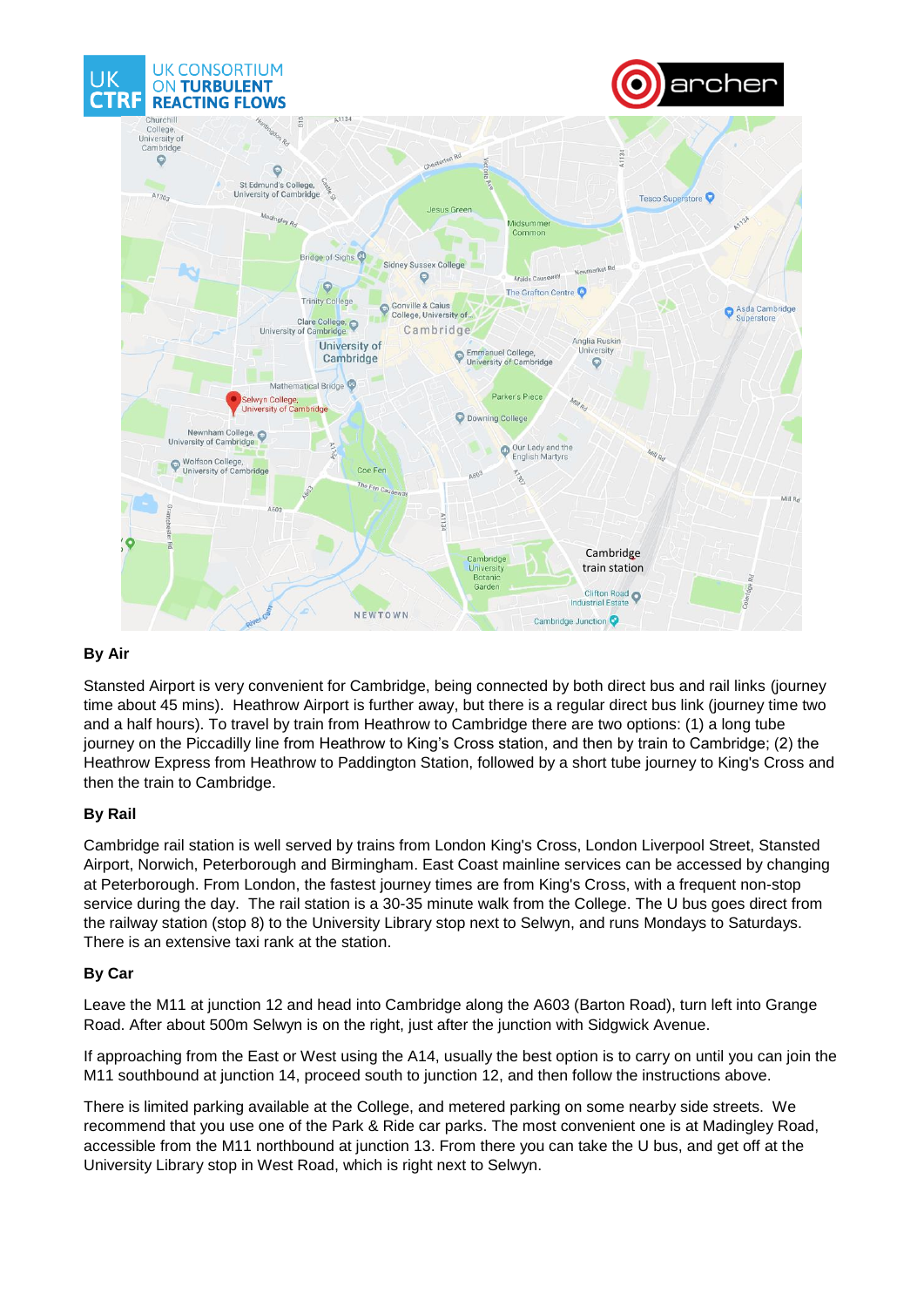





On arrival at Selwyn College, please check-in at the Porters Lodge at the Main Entrance to the Old Court.

Cripps Court will provide en-suite accommodation, with complimentary Wi-Fi available, along with Tea & Coffee making facilities in each bed-room.

The Diamond Building, adjacent to Cripps Court, is the main meeting room, where registration and all presentations will take place.

The Dining Hall in the Old Court will be used to serve breakfast and lunch and the Conference Dinner.



The New Senior Combination Room, next to the Dining Hall will be used for the Drinks Reception.

#### **Local Taxi Services**

There is a Freephone link to Panther Taxis from the Porters Lodge.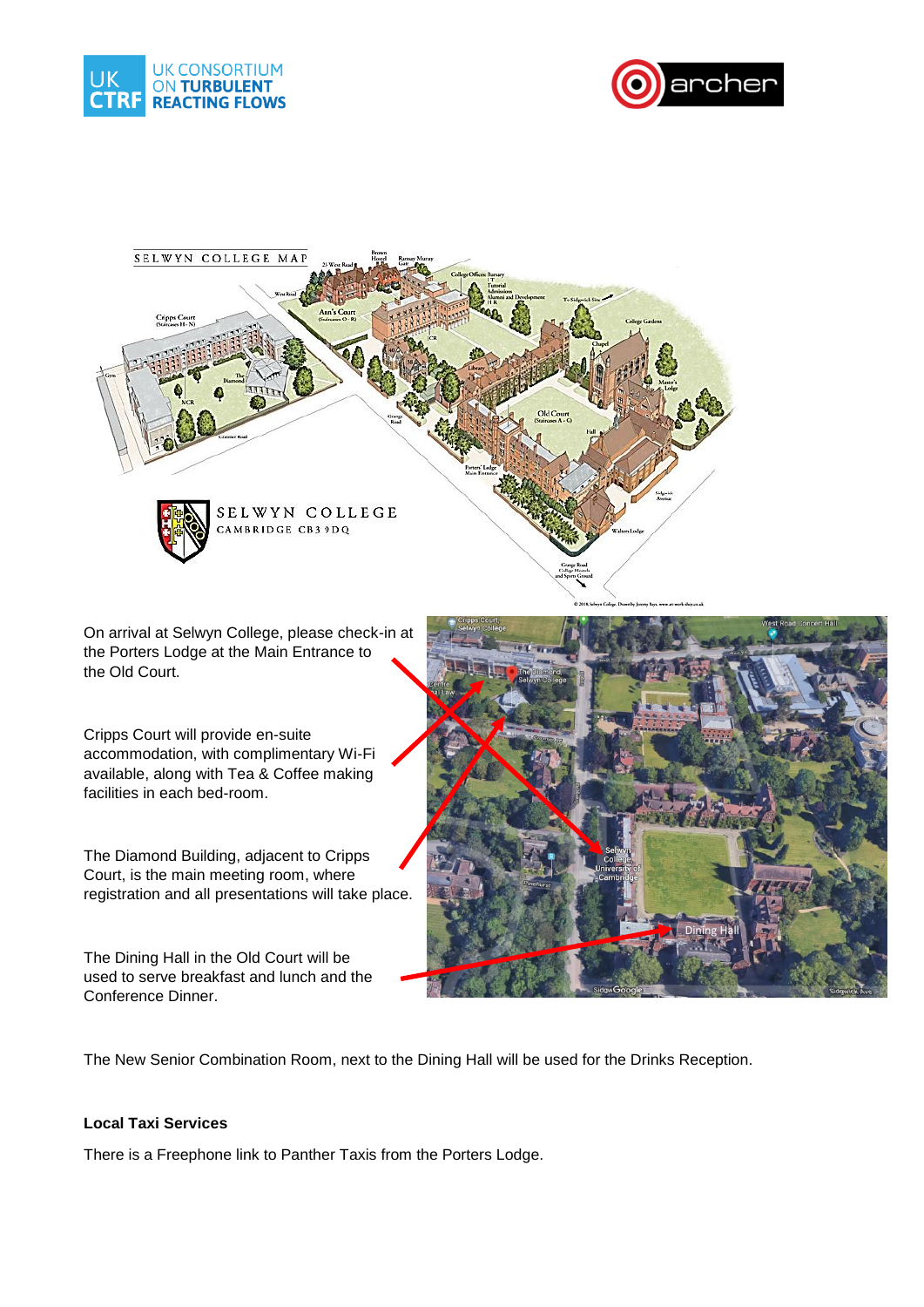



## **Wednesday 12th September 2018**

- **08:00 – 09:00 Breakfast**
- **09:00 – 10:00 Registration and Coffee**
- **09:45 – 10:00 Welcome and Introduction – Professor Nilanjan Chakraborty**
- **10:00 – 10:15 EPSRC Update – Dr William McAlister**
- **10:15 – 11:00 Keynote Speaker: Dr Jacqueline H Chen, Sandia National Laboratories, Distinguished Member of Technical Staff, Reacting Flows Department** *DNS of Turbulent Combustion in Complex Flows (Chaired by Professor N Swaminathan)*
- **11:00 – 11:15 Coffee Break**
- **11:15 – 11:35 S Rigopoulos, F Sewerin, G Papadakis, H Y Tang, A Liu, Imperial College**  *Population Balance Modelling in Turbulent Reacting Flows (Chaired by Professor N Swaminathan)*
- **11:35 – 11:55 D H Shin, E S Richardson, University of Edinburgh, University of Southampton** *Modelling of Ensemble-Averaged Premixed Flame Front under Harmonic Oscillation (Chaired by Professor N Swaminathan)*
- **11:55 – 12:15 E Illana, X. Jiang, Queen Mary University** *Numerical Simulation of Biogas Flames in a Practical Combustion System (Chaired by Professor N Swaminathan)*
- **12:15 – 12:35 K Bowal, J Martin, L Pascazio, M Kraft, University of Cambridge** *Nucleation and Structure of Soot Particles (Chaired by Professor N Swaminathan)*
- **12:35 – 13:35 Lunch**
- **13:35 – 14:20 Keynote Speaker: Professor Andreas Kronenburg, University of Stuttgart** *Nanoparticle Agglomeration – Towards Scale Preserving Computations (Chaired by Dr Salvador Navarro-Martinez)*
- **14:20 – 14:40 C Turquand d'Auzay, V Papapostolou, N Chakraborty, Newcastle University** *Effect of Turbulence Intensity and Mixture Composition on the Localised Forced Ignition of Turbulent Homogeneous and Inhomogeneous Mixtures (Chaired by Dr Salvador Navarro-Martinez)*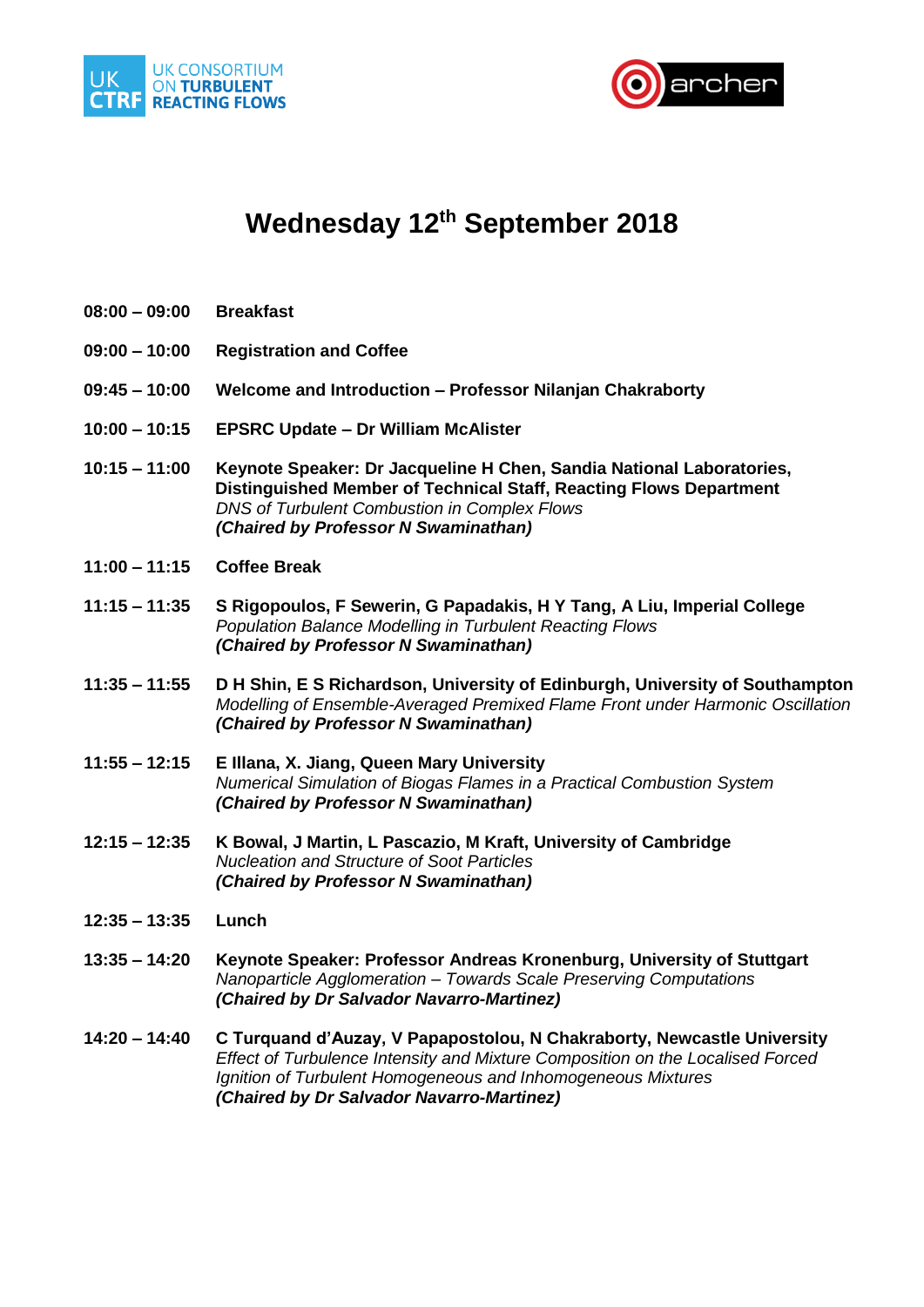



- **14:40 – 15:00 X Wang, T Jin, K H Luo, University College** *Response of Heat Release to Equivalence Ratio Variations in High Karlovitz Premixed H2/Air Flames at 20 atm (Chaired by Dr Salvador Navarro-Martinez)*
- **15:00 – 15:20 C M R Vendra, J X Wen, University of Warwick** *Modelling Structural Responses in Vented Deflagrations (Chaired by Dr Salvador Navarro-Martinez)*
- **15:20 – 15:35 Coffee Break**
- **15:35 – 15:55 Y Xia, D Laera, A S Morgans, Imperial College** *Effect of Flame-to-Flame Interaction on the Flame Describing Function of a Turbulent Swirling Annular Combustor (Chaired by Professor David Emerson)*
- **15:55 – 16:15 G Nivarti, R S Cant, University of Cambridge** *Stretch Rate and Displacement Speed Correlations for Increasingly-Turbulent Premixed Flames (Chaired by Professor David Emerson)*
- **16:15 – 18:30 Back to accommodation, networking, own time**
- **16:15 – 17:15 Impact Advisory Panel Meeting (Walters Room)**
- **18:30 – 19:15 Drinks and Nibbles – networking**
- **19:15 – 21:30 Conference Dinner**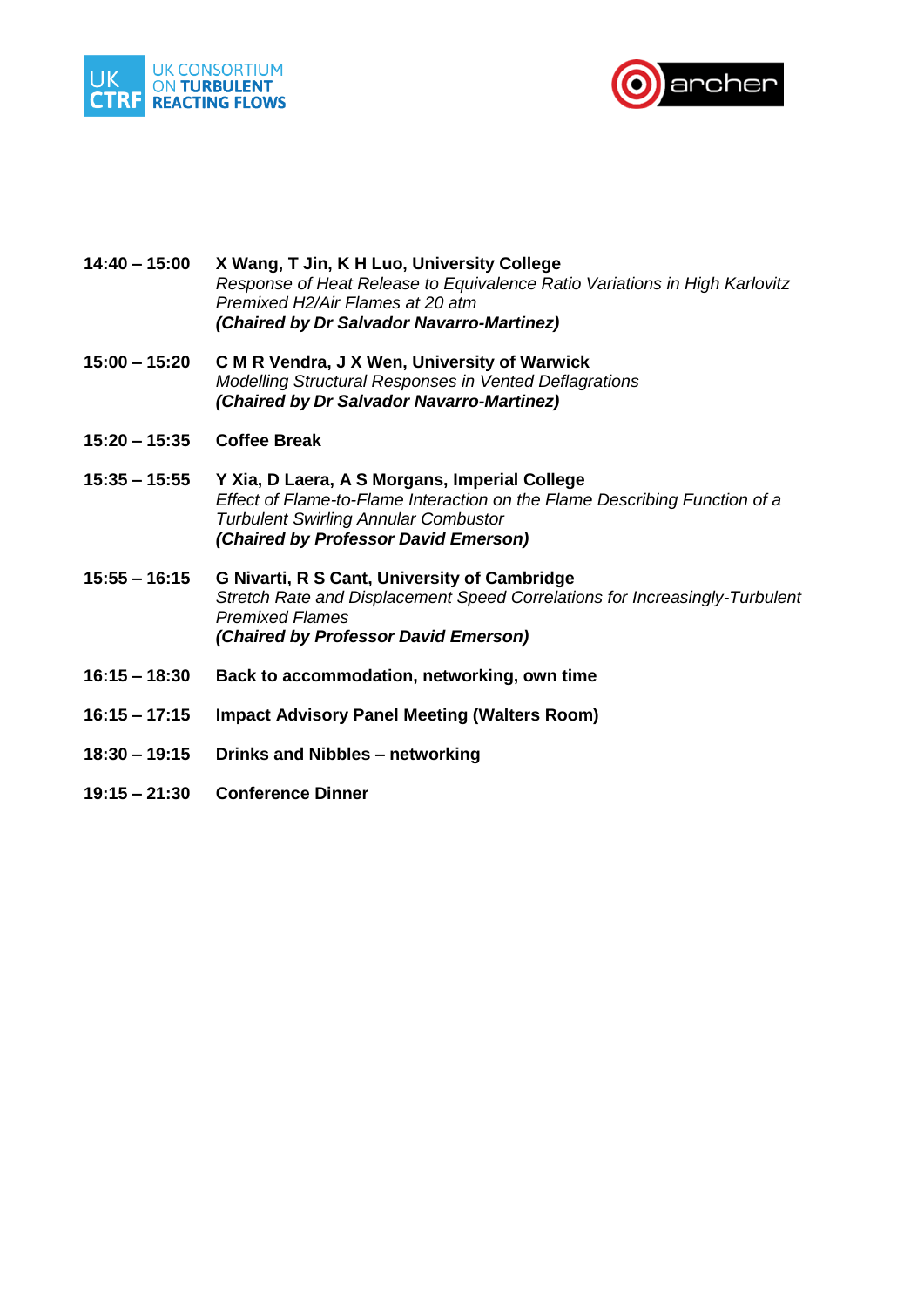



## **Thursday 13th September 2018**

- **08:00 – 08:30 Breakfast**
- **08:30 – 09:00 Registration and Coffee**
- **09:00 – 09:45 Keynote Speaker: Professor Suresh Menon, Georgia Institute of Technology, College of Engineering Hightower Professor** *Multi-Scale Subgrid Modelling of Turbulent Premixed Combustion at Engine Relevant Conditions (Chaired by Professor Epaminondas Mastorakos)*
- **09:45 – 10:05 N A K Doan, N Swaminathan, University of Cambridge** *Analysis of Experimental Techniques for MILD Combustion Using DNS Data (Chaired by Professor Epaminondas Mastorakos)*
- **10:05 – 10:25 D Fredrich, W P Jones, A J Marquis, Imperial College** *The Stochastic Fields Method Applied to a Partially Premixed Swirl Flame with Wall Heat Transfer (Chaired by Professor Epaminondas Mastorakos)*
- **10:25 – 10:40 Coffee Break**
- **10:40 – 11:00 B S Soriano, E S Richardson, University of Southampton** *DNS Analysis of DME Pilot-Ignited Methane Air Combustion (Chaired by Dr Stelios Rigopoulos)*
- **11:00 – 11:20 S Trivedi, R S Cant, University of Cambridge** *Comparison Between Flame-Flame Interactions in Hydrogen and Hydrocarbon Flames (Chaired by Dr Stelios Rigopoulos)*
- **11:20 – 11:40 U Ahmed, G Ozel Erol, N Chakraborty, Newcastle University** *Turbulent V-Flame Interaction with (i) Droplets and (ii) Inert Walls* **(Chaired by Dr Stelios Rigopoulos)**
- **11:40 – 12:00 H Zhang, M P Sitte, A Giusti, E Mastorakos, University of Cambridge** *LES/CMC of Unsteady Flame Behaviour (Chaired by Dr Stelios Rigopoulos)*
- **12:00 – 13:00 Lunch**
- **13:00 – 13:45 Keynote Speaker: Dr Khawar Syed, Senior Engineering Manager, Infosys** *Flame Dynamics Within Low Emissions Swirl-Stabilized Gas Turbine Combustion (Chaired by Professor William P Jones)*